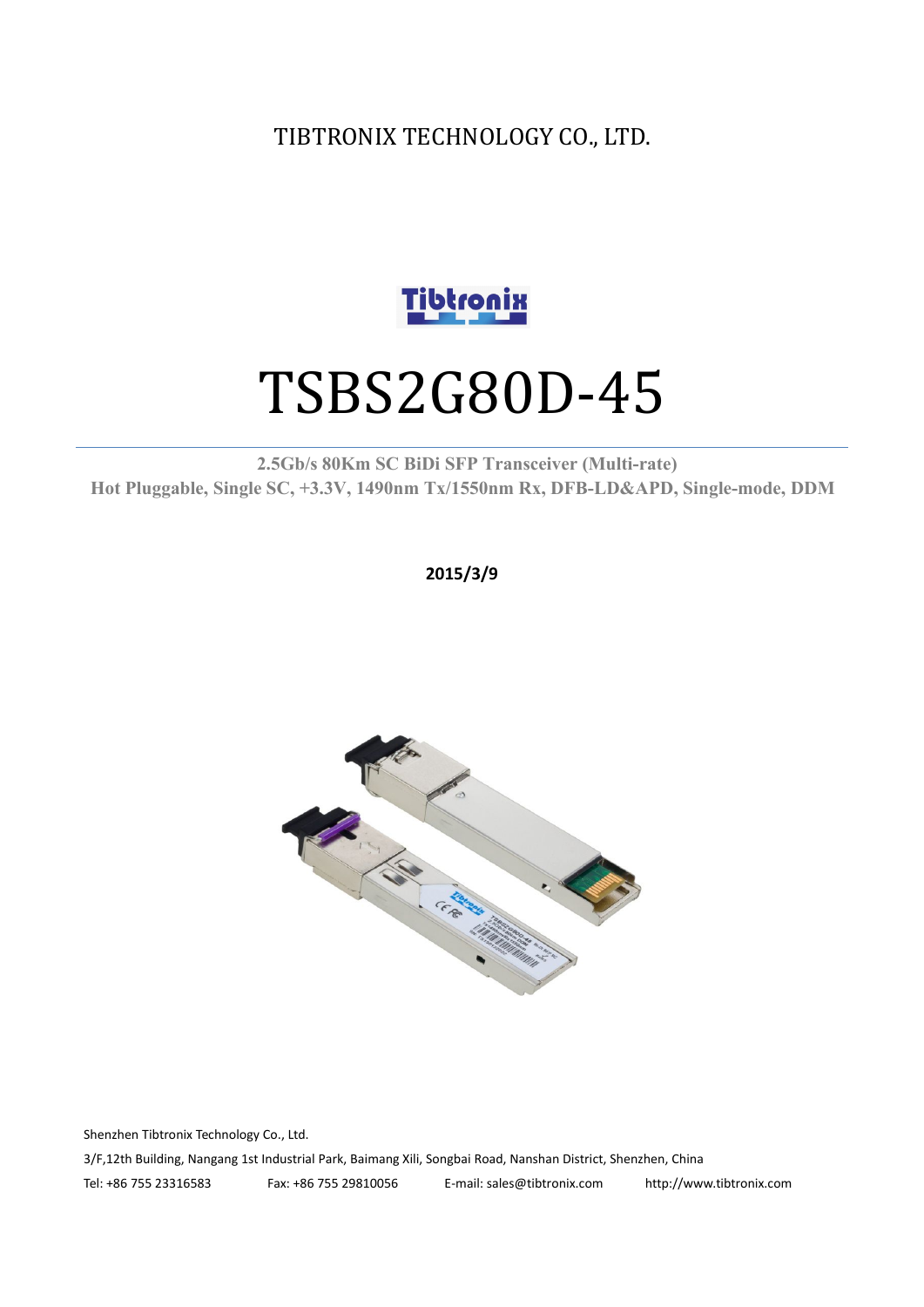#### **Features:**

- $\diamondsuit$  Up to 2.67Gb/s Data Links
- $\Leftrightarrow$  Hot-Pluggable
- $\Leftrightarrow$  Single SC connector
- $\diamond$  Up to 80 km on 9/125 µm SMF
- $\lozenge$  1490nm DFB laser transmitter
- $\lozenge$  1550nm APD photo-detector
- $\diamond$  Single +3.3V Power Supply
- $\Diamond$  Monitoring Interface Compliant with SFF-8472
- $\Diamond$  Maximum power dissipation <1W
- Industrial /Extended/ Commercial operating temperature range: -40°C to 85°C/-5°C to 85°C/-0°C to 70°C Version available
- $\Leftrightarrow$  RoHS compliant and Lead Free

#### **Applications:**

- $\diamond$  SONET OC-48 / SDH STM -16
- $\diamond$  SONET OC-12 / SDH STM -4
- $\diamond$  SONET OC-3 / SDH STM -1
- $\Diamond$  Gigabit Ethernet
- $\div$  1x/2xFibre Channel

#### **Description:**

TIBTRONIX's TSBS2G80D-45 Transceivers are a high performance, cost effective module which have a Single SC optics interface. They are compatible with the Small Form Factor Pluggable Multi-Sourcing Agreement (MSA) and Digital diagnostics functions are available via the 2-wire serial bus specified in SFF-8472. The receiver section uses a APD receiver and the transmitter uses a 1490 nm DFB laser, up to 26dB link budge ensure this module SONET OC-48 / SDH STM -16 80km application.

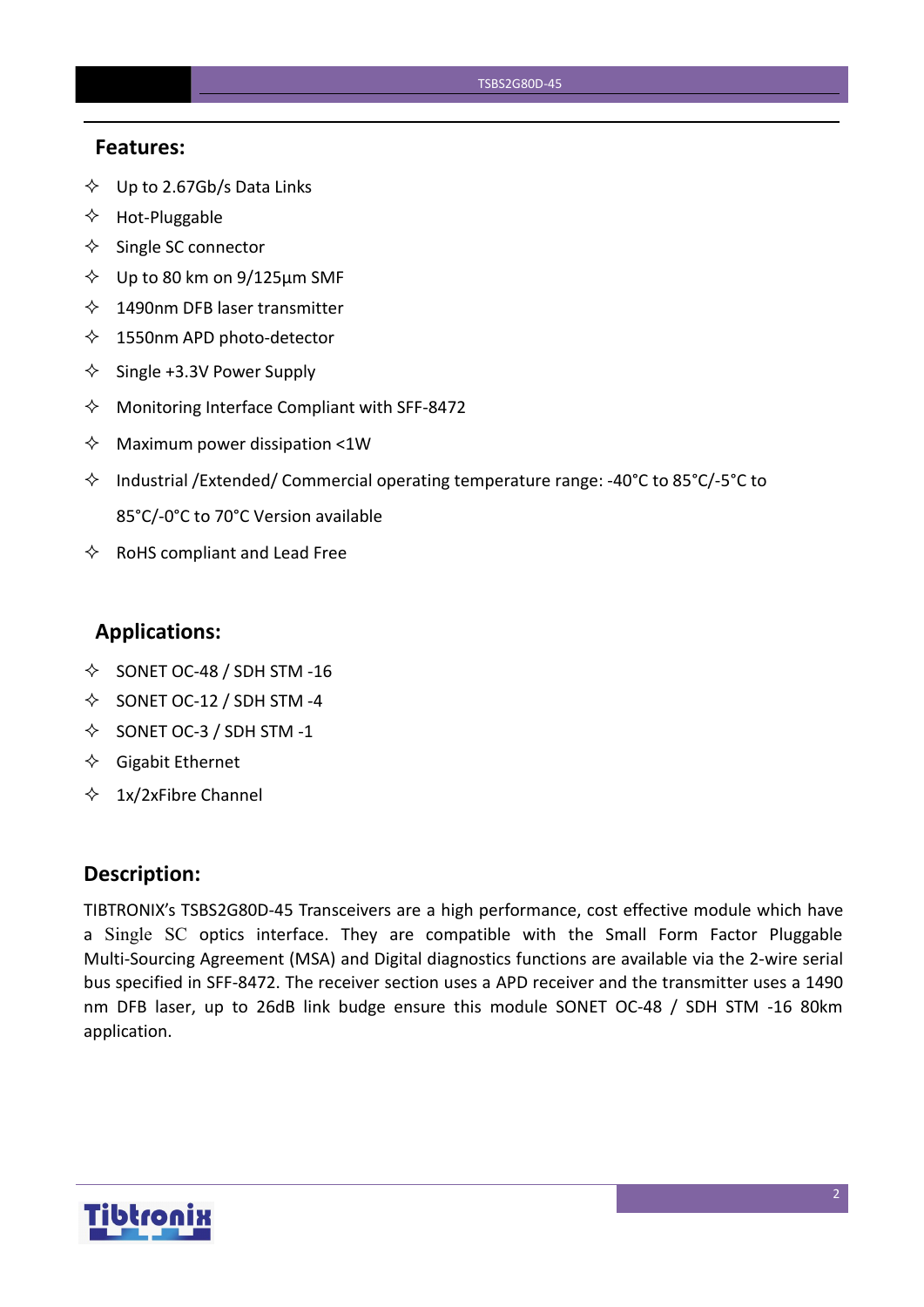# **Absolute Maximum Ratings**

| <b>Parameter</b>         | <b>Symbol</b>   | Min.   | <b>Typical</b> | Max.  | Unit        |
|--------------------------|-----------------|--------|----------------|-------|-------------|
| Storage Temperature      |                 | $-40$  |                | $+85$ | $\sim$<br>◡ |
| <b>Supply Voltage</b>    | V <sub>cc</sub> | $-0.5$ |                | Δ     |             |
| <b>Relative Humidity</b> | <b>RH</b>       |        |                | 85    | %           |

# **Recommended Operating Environment:**

| Parameter                  | Symbol     | Min.      | <b>Typical</b> | Max. | <b>Unit</b> |              |
|----------------------------|------------|-----------|----------------|------|-------------|--------------|
|                            | Industrial |           | $-40$          |      | 85          | $^{\circ}$ C |
| Case operating Temperature | Extended   | $T_C$     | $-5$           |      | 85          | $^{\circ}$ C |
|                            | Commercial |           | 0              |      | $+70$       | $^{\circ}$ C |
| <b>Supply Voltage</b>      |            | $V_{CC}$  | 3.135          |      | 3.465       | V            |
| <b>Supply Current</b>      |            | Icc       |                |      | 300         | mA           |
| Inrush Current             |            | Isurge    |                |      | $lcc+30$    | mA           |
| <b>Maximum Power</b>       |            | $P_{max}$ |                |      | 1           | W            |

# $\bullet$  Electrical Characteristics(T<sub>OP</sub> = -40 to 85°C, VCC = 3.135 to 3.465 Volts)

| <b>Parameter</b>                    | Symbol                      | Min.        | <b>Typical</b> | Max.           | <b>Unit</b> | <b>Note</b> |
|-------------------------------------|-----------------------------|-------------|----------------|----------------|-------------|-------------|
| <b>Transmitter Section:</b>         |                             |             |                |                |             |             |
| Input differential impedance        | $R_{in}$                    | 90          | 100            | 110            |             |             |
| Single ended data input swing       | $V_{\text{in PP}}$          | 250         |                | 1200           | $mVp-p$     |             |
| <b>Transmit Disable Voltage</b>     | $V_D$                       | $Vcc - 1.3$ |                | <b>Vcc</b>     | V           | 2           |
| <b>Transmit Enable Voltage</b>      | $V_{EN}$                    | Vee         |                | $Vee+0.8$      | $\vee$      |             |
| <b>Transmit Disable Assert Time</b> | <b>T</b> <sub>dessert</sub> |             |                | 10             | us          |             |
| <b>Receiver Section:</b>            |                             |             |                |                |             |             |
| Single ended data output swing      | Vout, pp                    | 300         |                | 800            | mv          | 3           |
| LOS Fault                           | Vlosfault                   | $Vcc - 0.5$ |                | $V_{CC\_host}$ | $\vee$      | 5           |
| <b>LOS Normal</b>                   | V <sub>los norm</sub>       | $V_{ee}$    |                | $V_{ee}$ +0.5  | $\vee$      | 5           |
| Power Supply Rejection              | <b>PSR</b>                  | 100         |                |                | mVpp        | 6           |

Note:

1. AC coupled.

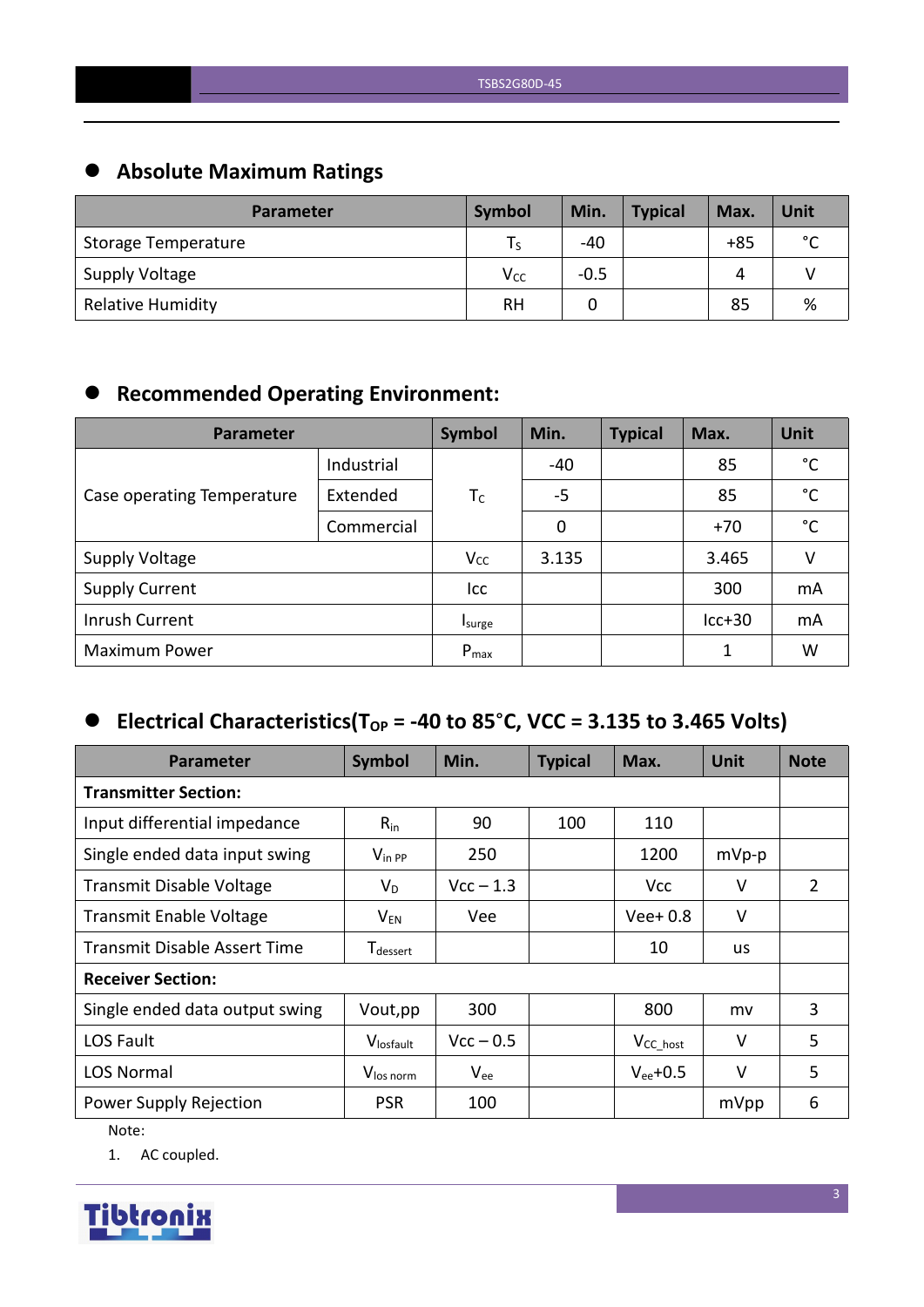- 2. Or open circuit.
- 3. Into 100 ohm differential termination.
- $4. \quad 20 80 \%$
- 5. LOS is LVTTL. Logic 0 indicates normal operation; logic 1 indicates no signal detected.
- 6. All transceiver specifications are compliant with a power supply sinusoidal modulation of 20 Hz to 1.5MHz up to specified value applied through the powersupply filtering network shown on page 23 of the Small Form-factor Pluggable (SFP) Transceiver Multi-Source Agreement (MSA), September 14, 2000.

#### **Optical Parameters(TOP = -40 to 85**°**C, VCC = 3.135 to 3.465 Volts)**

| <b>Parameter</b>                                     | <b>Symbol</b>                                 | Min.  | <b>Typical</b> | Max.         | Unit  | <b>Note</b>    |
|------------------------------------------------------|-----------------------------------------------|-------|----------------|--------------|-------|----------------|
| <b>Transmitter Section:</b>                          |                                               |       |                |              |       |                |
| Center Wavelength                                    | $\lambda_{\rm c}$                             | 1470  | 1490           | 1510         | nm    |                |
| Spectral Width                                       | σ                                             |       |                | $\mathbf{1}$ | nm    |                |
| Side Mode Suppression Ratio                          | <b>SMSR</b>                                   | 30    |                |              | dB    |                |
| <b>Optical Output Power</b>                          | $P_{\text{out}}$                              | $-2$  |                | $+3$         | dBm   | $\mathbf{1}$   |
| <b>Extinction Ratio</b>                              | ER                                            | 8.2   |                |              | dB    |                |
| <b>Optical Rise/Fall Time</b>                        | $t_r / t_f$                                   |       |                | 260          | ps    | $\overline{2}$ |
| <b>Relative Intensity Noise</b>                      | <b>RIN</b>                                    |       |                | $-120$       | dB/Hz |                |
| <b>Total Generated Transmitter Jitter</b>            |                                               |       |                |              | U     |                |
| (peak to peak)                                       | $J_{TX}p-p$                                   |       |                | 0.07         |       |                |
| <b>Total Generated Transmitter Jitter</b>            |                                               |       |                | 0.007        | U     |                |
| (rms)                                                | $J_{TX}$ rms                                  |       |                |              |       |                |
| Eye Mask for Optical Output                          | Compliant with eye mask Telcordia GR-253-GORE |       |                |              |       |                |
| <b>Receiver Section:</b>                             |                                               |       |                |              |       |                |
| Optical Input Wavelength                             | $\lambda_c$                                   | 1530  | 1550           | 1570         | nm    |                |
| Receiver Overload                                    | $P_{ol}$                                      | $-9$  |                |              | dBm   | $\overline{3}$ |
| <b>RX Sensitivity</b>                                | Sen                                           |       |                | $-28$        | dBm   | 3              |
| RX LOS Assert                                        | LOS <sub>A</sub>                              | $-45$ |                |              | dBm   |                |
| RX LOS De-assert                                     | LOS <sub>D</sub>                              |       |                | $-29$        | dBm   |                |
| RX LOS Hysteresis                                    | LOS <sub>H</sub>                              | 0.5   |                |              | dB    |                |
| <b>General Specifications:</b>                       |                                               |       |                |              |       |                |
| Data Rate                                            | <b>BR</b>                                     | 155   |                | 2667         | Mb/s  |                |
| <b>Bit Error Rate</b>                                | <b>BER</b>                                    |       |                | $10^{-12}$   |       |                |
| Max. Supported Link Length on<br>9/125µm SMF@2.5Gb/s | L <sub>MAX</sub>                              |       | 80             |              | km    |                |

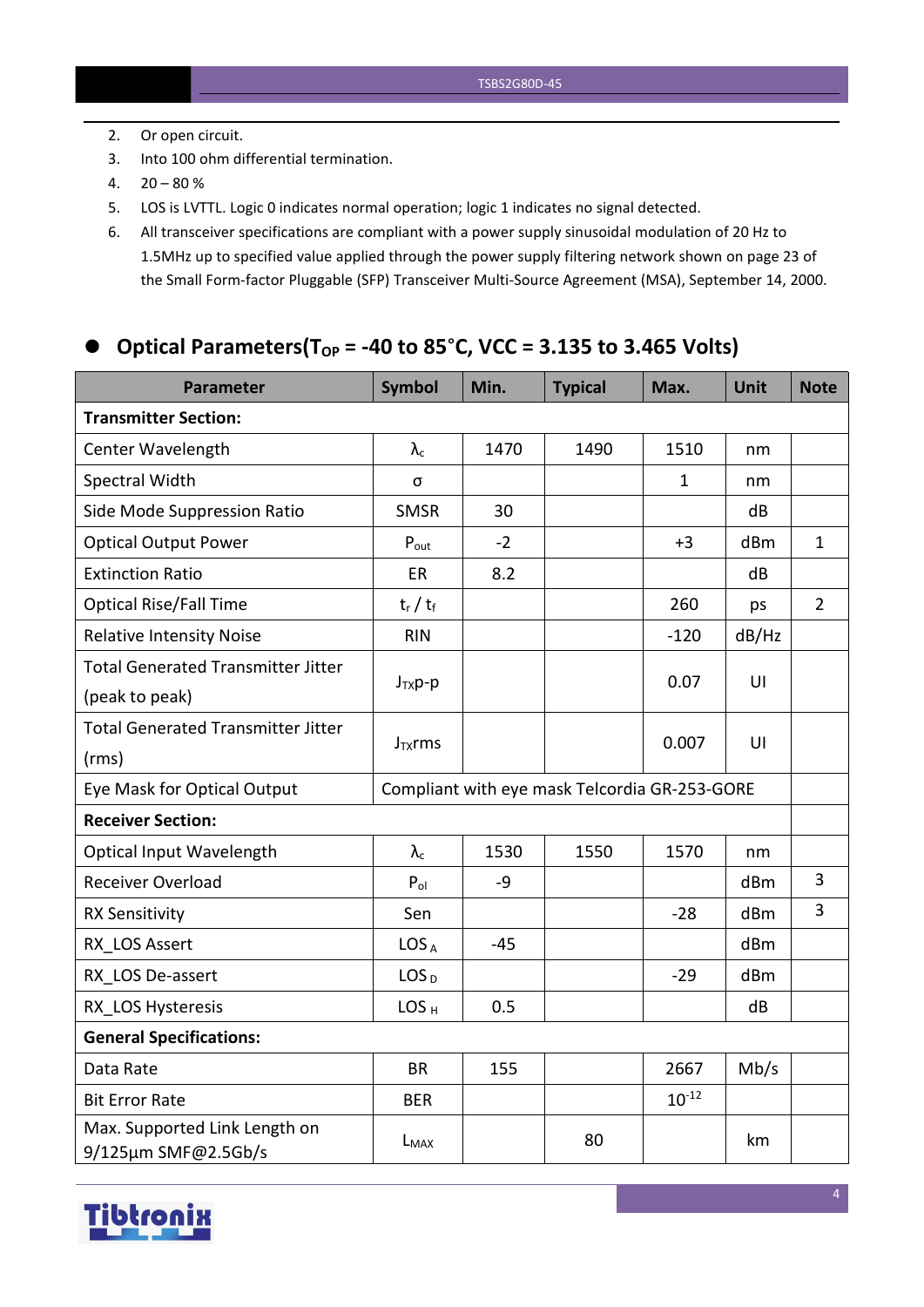| TSBS2G80D-45 |
|--------------|
|              |

#### Note

- 1. The optical power is launched into SMF.
- 2. 20-80%.
- 3. Measured with PRBS  $2^{7-1}$  at  $10^{-12}$  BER

# **Pin Assignment**

Diagram of Host Board Connector Block Pin Numbers and Name



**Diagram of Host Board Connector Block Pin Numbers and Names**

# **Pin Function Definitions**

| <b>Pin No</b>  | <b>Name</b>       | <b>Function</b>                     | <b>Plug Seq</b> | <b>Notes</b>  |
|----------------|-------------------|-------------------------------------|-----------------|---------------|
|                | VeeT              | <b>Transmitter Ground</b>           |                 |               |
| $\overline{2}$ | <b>TX Fault</b>   | <b>Transmitter Fault Indication</b> | 3               |               |
| 3              | <b>TX Disable</b> | <b>Transmitter Disable</b>          | 3               | $\mathcal{P}$ |
| 4              | MOD-DEF2          | <b>Module Definition</b>            |                 | 3             |
| 5              | MOD-DEF1          | Module Definition 1                 | 3               | 3             |
| 6              | MOD-DEF0          | Module Definition 0                 | 3               | 3             |
| 7              | Rate Select       | Not Connected                       | 3               | 4             |
| 8              | <b>LOS</b>        | Loss of Signal                      | 3               | 5             |
| 9              | <b>VeeR</b>       | <b>Receiver Ground</b>              |                 | 1             |
| 10             | <b>VeeR</b>       | <b>Receiver Ground</b>              | 1               | 1             |
| 11             | <b>VeeR</b>       | <b>Receiver Ground</b>              |                 |               |
| 12             | RD-               | Inv. Received Data Out              | 3               | 6             |

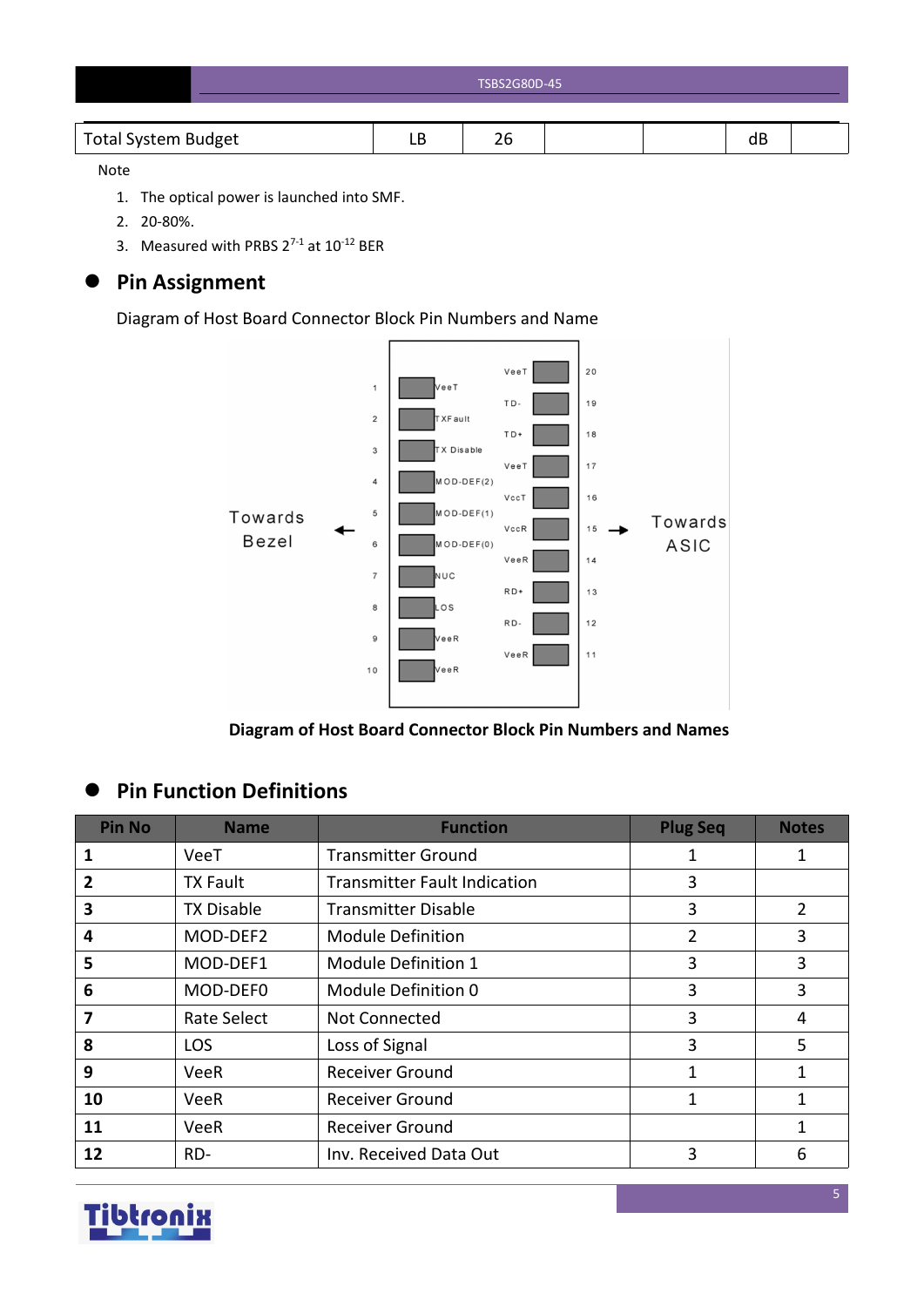TSBS2G80D-45

| 13 | $RD+$       | <b>Received Data Out</b>  | b |
|----|-------------|---------------------------|---|
| 14 | <b>VeeR</b> | <b>Receiver Ground</b>    |   |
| 15 | <b>VccR</b> | <b>Receiver Power</b>     |   |
| 16 | <b>VccT</b> | <b>Transmitter Power</b>  |   |
| 17 | VeeT        | <b>Transmitter Ground</b> |   |
| 18 | $TD+$       | Transmit Data In          | 6 |
| 19 | TD-         | Inv. Transmit In          | 6 |
| 20 | VeeT        | <b>Transmitter Ground</b> |   |
|    |             |                           |   |

**Notes:**

- 1. Circuit ground is internally isolated from chassis ground.
- 2. Laser output disabled on TDIS >2.0V or open, enabled on TDIS <0.8V.
- 3. Should be pulled up with 4.7k 10 kohms on host board to a voltage between 2.0V and 3.6V. MOD DEF(0) pulls line low to indicate module is plugged in.
- 4. Rate select is not used
- 5. LOS is open collector output. Should be pulled up with 4.7k 10 kohms on host board to a voltage between 2.0V and 3.6V. Logic 0 indicates normal operation; logic 1 indicates loss of signal.
- 6. AC Coupled

#### **SFP Module EEPROM Information and Management**

The SFP modules implement the 2-wire serial communication protocol as defined in the SFP -8472. The serial ID information of the SFP modules and Digital Diagnostic Monitor parameters can be accessed through the  $I^2C$  interface at address A0h and A2h. The memory is mapped in Table 1. Detailed ID information (A0h) is listed in Table 2. And the DDM specification at address A2h. For more details of the memory map and byte definitions, please refer to the SFF-8472, "Digital Diagnostic Monitoring Interface for Optical Transceivers". The DDM parameters have been internally calibrated.

**Table 1.** Digital Diagnostic Memory Map (Specific Data Field Descriptions)



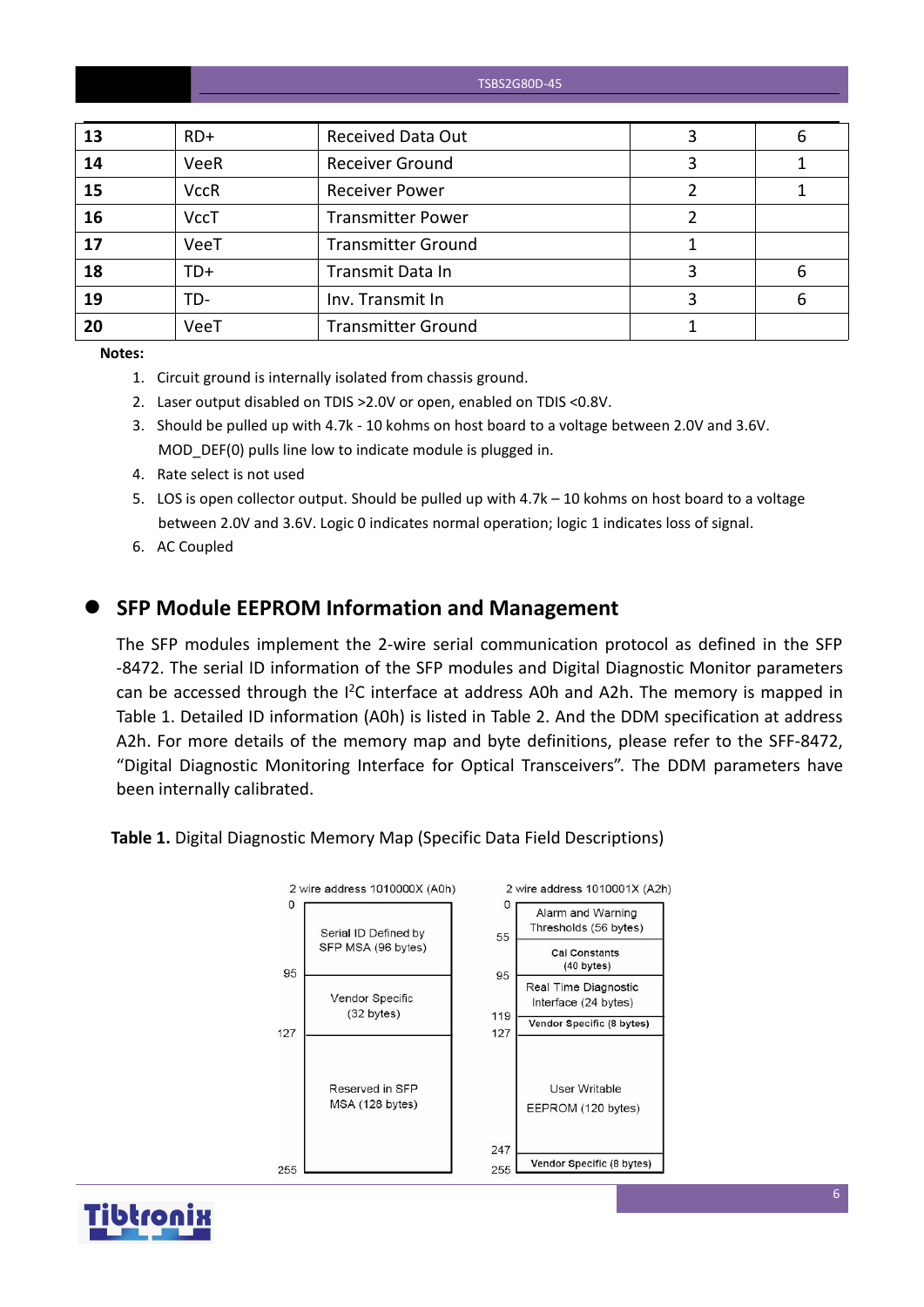|                               |                           | <b>Table 2</b> - LEPNONI SCHALID INCHIOLY COILCHLS (AUIT) |                                                                                                          |
|-------------------------------|---------------------------|-----------------------------------------------------------|----------------------------------------------------------------------------------------------------------|
| <b>Data</b><br><b>Address</b> | Length<br>(Byte)          | <b>Name of</b><br>Length                                  | <b>Description and Contents</b>                                                                          |
| <b>Base ID Fields</b>         |                           |                                                           |                                                                                                          |
| $\mathbf 0$                   | $\mathbf{1}$              | Identifier                                                | Type of Serial transceiver (03h=SFP)                                                                     |
| $\mathbf{1}$                  | $\mathbf 1$               | Reserved                                                  | Extended identifier of type serial transceiver (04h)                                                     |
| $\overline{2}$                | $\mathbf{1}$              | Connector                                                 | Code of optical connector type (07=LC)                                                                   |
| $3 - 10$                      | 8                         | Transceiver                                               |                                                                                                          |
| 11                            | 1                         | Encoding                                                  | NRZ(03h)                                                                                                 |
| 12                            | 1                         | BR, Nominal                                               | Nominal baud rate, unit of 100Mbps                                                                       |
| $13 - 14$                     | $\overline{2}$            | Reserved                                                  | (0000h)                                                                                                  |
| 15                            | $\mathbf{1}$              | Length(9um)                                               | Link length supported for 9/125um fiber, units of 100m                                                   |
| 16                            | $\mathbf{1}$              | Length(50um)                                              | Link length supported for 50/125um fiber, units of 10m                                                   |
| 17                            | $\mathbf{1}$              | Length(62.5um)                                            | Link length supported for 62.5/125um fiber, units of<br>10 <sub>m</sub>                                  |
| 18                            | $\mathbf{1}$              | Length(Copper)                                            | Link length supported for copper, units of meters                                                        |
| 19                            | $\mathbf{1}$              | Reserved                                                  |                                                                                                          |
| $20 - 35$                     | 16                        | Vendor Name                                               | SFP vendor name: TIBTRONIX                                                                               |
| 36                            | 1                         | Reserved                                                  |                                                                                                          |
| 37-39                         | 3                         | Vendor OUI                                                | SFP transceiver vendor OUI ID                                                                            |
| 40-55                         | 16                        | Vendor PN                                                 | Part Number: "TSBS2G80D-45" (ASCII)                                                                      |
| 56-59                         | 4                         | Vendor rev                                                | Revision level for part number                                                                           |
| 60-62                         | 3                         | Reserved                                                  |                                                                                                          |
| 63                            | $\mathbf{1}$              | <b>CCID</b>                                               | Least significant byte of sum of data in address 0-62                                                    |
| <b>Extended ID Fields</b>     |                           |                                                           |                                                                                                          |
| 64-65                         | 2                         | Option                                                    | Indicates which optical SFP signals are implemented<br>(001Ah = LOS, TX_FAULT, TX_DISABLE all supported) |
| 66                            | $\mathbf{1}$              | BR, max                                                   | Upper bit rate margin, units of %                                                                        |
| 67                            | $\mathbf{1}$              | BR, min                                                   | Lower bit rate margin, units of %                                                                        |
| 68-83                         | 16                        | Vendor SN                                                 | Serial number (ASCII)                                                                                    |
| 84-91                         | 8                         | Date code                                                 | TIBTRONIX's Manufacturing date code                                                                      |
| 92-94                         | 3                         | Reserved                                                  |                                                                                                          |
| 95                            | $\mathbf{1}$              | <b>CCEX</b>                                               | Check code for the extended ID Fields (addresses 64 to<br>94)                                            |
|                               | Vendor Specific ID Fields |                                                           |                                                                                                          |
| 96-127                        | 32                        | Readable                                                  | TIBTRONIX specific date, read only                                                                       |
| 128-255                       | 128                       | Reserved                                                  | Reserved for SFF-8079                                                                                    |

# **Table 2** - EEPROM Serial ID Memory Contents (**A0h**)

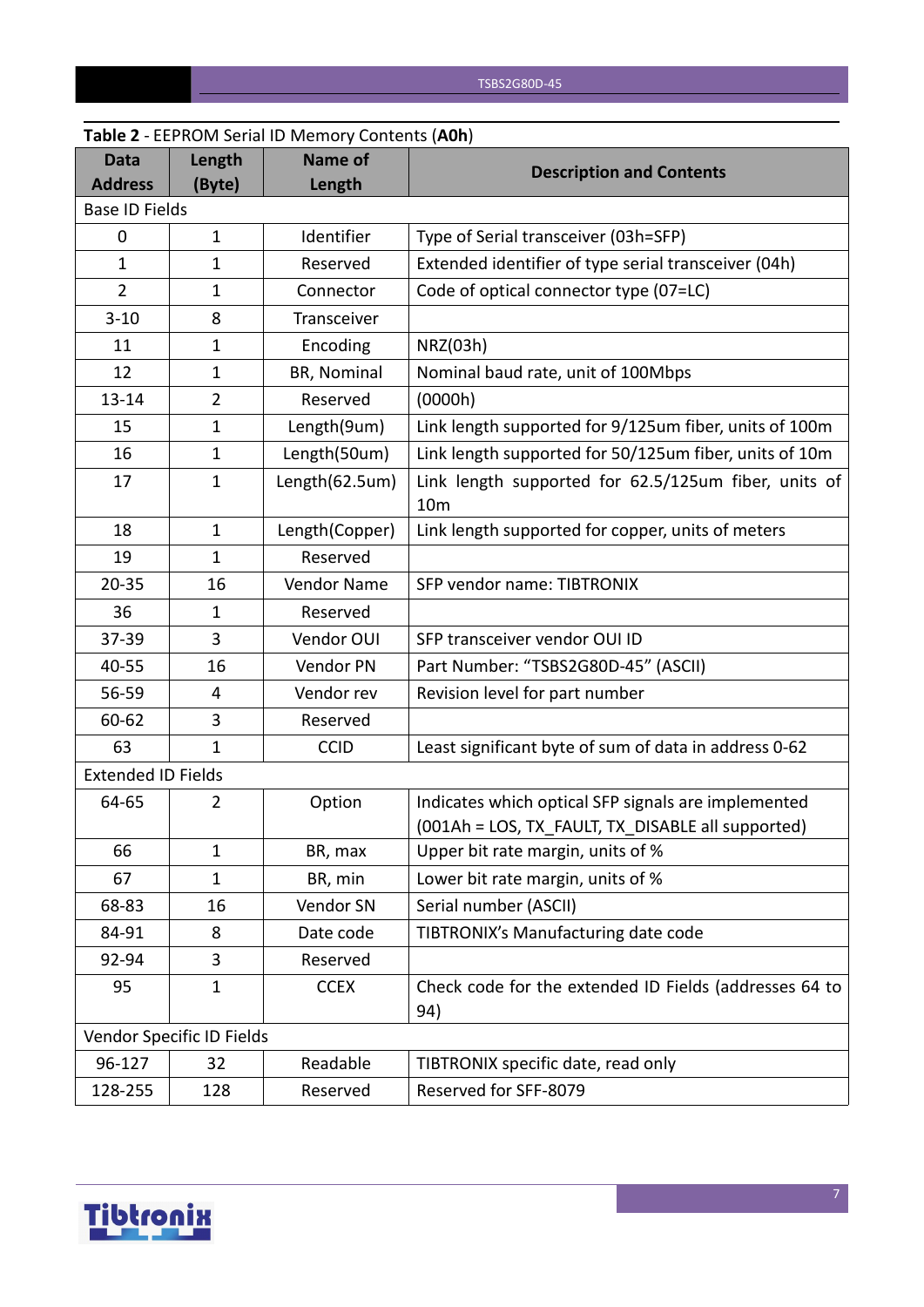# **Digital Diagnostic Monitor Characteristics**

| <b>Data Address</b> | Parameter                           | <b>Accuracy</b> | <b>Unit</b> |
|---------------------|-------------------------------------|-----------------|-------------|
| 96-97               | Transceiver Internal Temperature    | ±3.0            | $\sim$      |
| 100-101             | Laser Bias Current                  | ±10             | $\%$        |
| 100-101             | Tx Output Power                     | ±3.0            | dBm         |
| 100-101             | Rx Input Power                      | ±3.0            | dBm         |
| 100-101             | <b>VCC3</b> Internal Supply Voltage | ±3.0            | %           |

# **Regulatory Compliance**

The TSBS2G80D-45 complies with international Electromagnetic Compatibility (EMC) and international safety requirements and standards (see details in Table following).

| Electrostatic Discharge       | MIL-STD-883E                  | Class 1(>1000 V)              |
|-------------------------------|-------------------------------|-------------------------------|
| (ESD) to the Electrical Pins  | Method 3015.7                 |                               |
| Electrostatic Discharge (ESD) | IEC 61000-4-2                 | Compatible with standards     |
| to the Single SC Receptacle   | GR-1089-CORE                  |                               |
| Electromagnetic               | FCC Part 15 Class B           | Compatible with standards     |
| Interference (EMI)            | EN55022 Class B (CISPR 22B)   |                               |
|                               | <b>VCCI Class B</b>           |                               |
| Laser Eye Safety              | FDA 21CFR 1040.10 and 1040.11 | Compatible with Class 1 laser |
|                               | EN60950, EN (IEC) 60825-1,2   | product.                      |

# **Recommended Circuit**

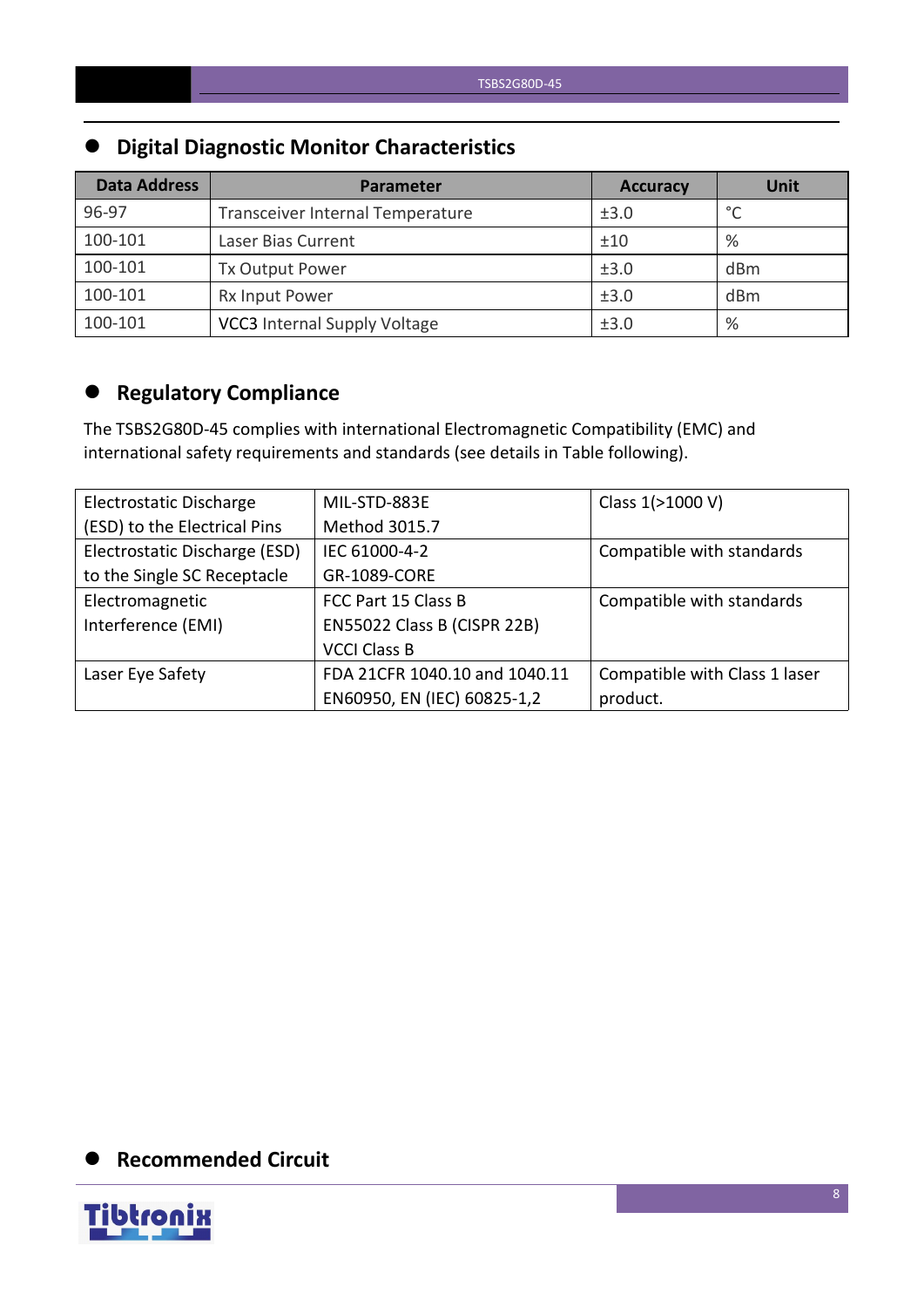#### TSBS2G80D-45



**SFP Host Recommended Circuit**

#### **Mechanical Dimensions**





**Mechanical Drawing**

TIBTRONIX reserves the right to make changes to the products or information contained herein